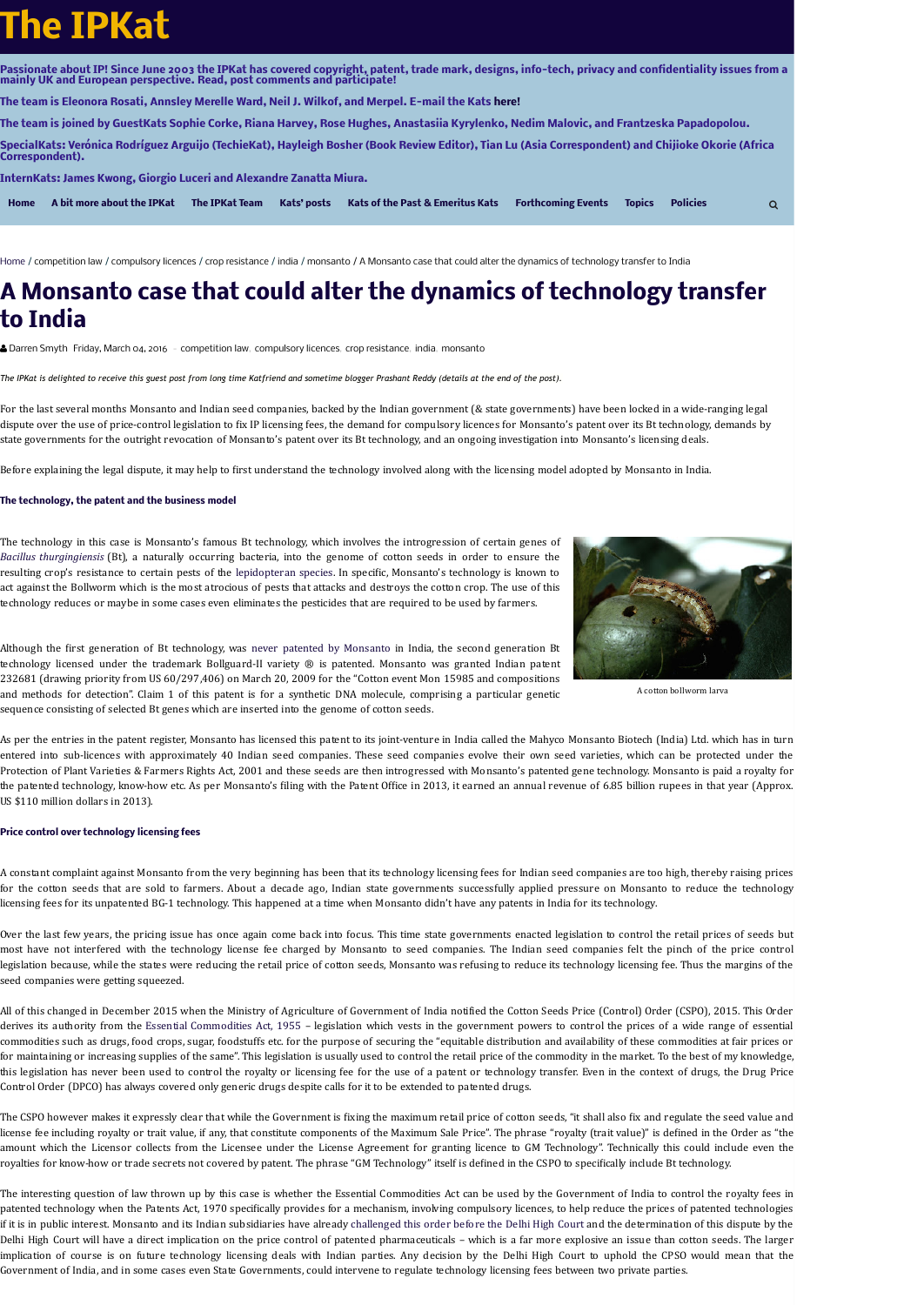Earlier this month, the Indian media had reported that the [Government](http://www.livemint.com/Politics/g5n1dPrPqEcrhGPgOfb11L/Andhra-Pradesh-to-centre-invoke-compulsory-licence-or-cance.html) of Andhra Pradesh, a major cotton growing state in South India (& home to the largest Indian seed companies), has written to the Government of India asking it to invoke its powers under Section 92 of the Patents Act to issue compulsory licences for Monsanto's patent on the grounds that "Monsanto is having a monopoly and through one-sided sub-licence agreements is completely controlling all the cotton seed firms and, thereby, collecting excessive royalties". Section 92 is a provision which states that the Central Government may in cases of a national emergency or in case of extreme urgency or in case of public non-commercial use, make a declaration that a certain patent will be available for compulsory licensing. This provision is different from Section 84, under which Bayer's patent was compulsory licensed to Natco, an Indian company. Under Section 84, the burden of proof is on the person seeking a CL and it is not easy to establish the threshold for the grant of a CL. This threshold includes unreasonable prices, unavailability of the patented commodity etc. However under Section 92, once the govt. makes a determination that a CL needs to be granted, third parties are relieved of the burden of establishing the threshold required under Section 84. They are then only required to make an application the Controller of Patents who is required to grant a compulsory licence on certain terms and conditions determined by him.

In 2013, the Central [Government](http://articles.economictimes.indiatimes.com/2013-01-14/news/36331897_1_compulsory-licence-indian-patent-act-patent-controller) was seriously considering the possibility of invoking Section 92 for 3 cancer drugs: Herceptin, Dastinib and Ixabepilone. The Indian Government never went through with the threat and no CLs were ever issued. Whether the Government of India acts on this request from the Government of Andhra Pradesh remains to be seen.

The Government of Andhra Pradesh has [apparently](http://www.financialexpress.com/article/industry/companies/andhra-pradesh-accuses-monsanto-of-abusing-indian-patents-act-through-jv/213007/http:/www.financialexpress.com/article/industry/companies/andhra-pradesh-accuses-monsanto-of-abusing-indian-patents-act-through-jv/213007/) also requested the Government of India to revoke Monsanto's patent under Section 66 of the Patents Act. This is a provision which allows the Central Government to revoke patents in 'public interest' if the Government is of the opinion that "a patent or the mode in which it is exercised is mischievous to the State or generally prejudicial to the public". The patentee is given a hearing after which the Government is only required to publish a declaration in the Official Gazette revoking the patent. This provision has been used twice in the past. The firs[t](https://2.bp.blogspot.com/-uEB7eTaseNQ/VtcNgzz1VZI/AAAAAAAAAZ0/XCLXRh2UoV0/s1600/monsanto.png) such revocation was in 1994, of a patent granted to [Agracetus](http://www.downtoearth.org.in/news/revoked-29643), for a method to genetically modify cotton cells. The second



Since late last year there has been a virtual explosion of [litigation](http://www.business-standard.com/article/companies/monsanto-cotton-seeds-firms-at-war-115101901068_1.html) between MMBL and the Indian seed companies. The first series of litigation kicked of last year after 8 of the largest Indian seed companies refused to pay MMBL outstanding royalties of approximately four billion rupees. The refusal was triggered by the fact that state governments were clamping down on the retail prices of cotton seeds under price control legislation and MMBL was refusing to reduce its technology licensing fee. As a result the Indian seed companies were faced with squeezed margins. In retaliation to the non-payment of royalties, MMBL terminated the licensing agreements, initiated arbitration proceedings before the Bombay High Court and infringement proceedings before the Delhi High Court. As per recent reports, Monsanto and its group companies have instituted trademark infringement proceedings before the Delhi High Court against Nuziveedu Seeds Ltd. The court order is unavailable but according to the news [reports](http://www.business-standard.com/article/current-affairs/hc-stops-indian-seed-co-from-selling-bt-cotton-under-monsanto-brand-116021901129_1.html) the court passed interim orders restraining Nuziveedu from selling the seeds manufactured after November 2015 and the company was also ordered to pay Monsanto the royalties on the existing stock. It isn't clear how the High Court issued such interim orders for damages before trial. Due to a new law governing commercial litigation in India, such interim orders cannot be appealed – only final judgments can be appealed.

In addition to all of the above, the Competition Commission of India (CCI) has recently [ordered](http://www.cci.gov.in/sites/default/files/Ref%2002-2015%20and%20107-2015%20-26%281%29%20order_10.02.2015.pdf) an investigation into MMBL's licensing deals, after receiving a reference from the Ministry of Agriculture and a separate complaint from Nuziveedu Seeds Ltd. MMBL is Monsanto India's JV which licences the patent in question from Monsanto Technology LLC (USA) and then in turn sub-licences the technology to over 40 Indian seed companies.

such revocation, in 2013, was of a patent belonging to Indian company [Avesthagen](http://spicyip.com/2012/10/govt-of-india-follows-up-on-spicyip.html) because it allegedly claimed traditional knowledge. The Traditional Knowledge Digital Library (TKDL) had challenged the European equivalent of the patent (which had in any case been objected to by the EPO) but had not opposed the equivalent Indian patent. Once this was reported on SpicyIP, the Indian Government used its powers under Section 66 to revoke the patent. It is quite unlikely that the Government of India will use these powers under Section 66 because the provision isn't exactly TRIPS compliant and any action under this provision is likely to stir controversy on the international stage.

Also inevitable in this series of litigation is a challenge to Monsanto's patent – to the best of my knowledge, gene patents have never been litigated in India. If Nunziveedu Seeds Ltd. decides to challenge the validity of Monsanto's patent any resulting litigation will be high-profile because Monsanto is one of those companies that everybody loves to hate in India.

The procedure before the CCI is two-fold. At the first stage, the CCI determines whether there exists a *prima facie* case of violation of the Competition Act and if it does make such a determination, an investigation will be conducted by the Director General's office, after which a hearing is conducted on the merits and a ruling is delivered. If no *prima facie* case is made out the complaint is dismissed.

In this particular case, the CCI has found that MMBL is *prima facie* in a dominant position in the relevant product market (identified as the provision of Bt cotton technology in the upstream and manufacture and sale of Bt cotton seeds in India in the downstream) and the relevant geographical area (identified as the entire country of India). While there is no denying that MMBL has virtually 99% of the market share, the issue of dominance should be judged by the ability of MMBL to operate independently of competitive forces prevailing in the market. In other words, if the market offers alternatives whereby the downstream player is able to substitute MMBL's technology or survive without MMBL's technology, the company should not be found to be the dominant player.

In this case, it is entirely possible to manufacture cotton seeds without Bt technology, except the farmers planting these seeds will have to use pesticides to tackle the Boll Worm. Prior to 2001, Indian farmers were growing cotton without the Bt technology. MMBL's technology is therefore substitutable. Further, even with regard to Bt technology, MMBL has been licensed a patent for only one particular gene sequence – its competitors can still use the old Bt technology which is not patented or innovate to create new GM hybrids. In fact, recent news [reports](http://economictimes.indiatimes.com/news/economy/agriculture/monsanto-faces-challenge-from-cicrs-bt-cotton-varieties/articleshow/51099198.cms) indicate that the publicly funded Central Institute for Cotton Research (CICR) has begun field trials with 21 different varieties of cotton seeds which have been introgressed with Bt technology. In either case, the CCI should have interpreted the scope of MMBL's patent and analysed whether competitors were completely precluded from entering the market. Unfortunately there is no such discussion in the order.

After finding that MMBL had a dominant position, the CCI also found that the company was abusing its dominant position because the termination conditions imposed by MMBL in its licences were allegedly unreasonable and beyond what was required to legitimately protect its IP rights. One of the termination conditions imposed a requirement to inform MMBL within 30 days if the licensee was developing hybrid cotton seeds with technology derived from MMBL's competitors. Other conditions required that once a termination notice was served, the licensee immediately stop selling the seeds in question followed by destroying the seeds in existence and also destroying all the parent lines. An additional condition allowed MMBL to terminate the sub-licence if any law was enacted to restrict the technology licensing fee. The CCI also accepted the allegation that MMBL may have terminated the licenses with the informant in order to protect its presence in the downstream market i.e. the seed markets in which its group companies were involved. The imposition of such restrictive conditions along with the suspicion that MMBL was influencing the downstream market through its group companies led to a preliminary, prima facie finding of abuse of Monsanto's dominant position.

Once again, the above reasoning isn't clear. The termination conditions which the CCI finds to be an 'abuse' are basically the boiler-plate clauses in any technology transfer contract and are the industry standard. Further the allegation that MMBL was terminating the licenses of companies like Nuziveedu just to protect its group companies isn't really tenable – the 8 sub-licenses were terminated by MMBL because of non-payment. Besides, there are approximately 32 other sub-licensees for the

#### **The demand to issue compulsory licences**

#### **Revocation request under Section 66**

#### **The lawsuits before the Bombay and Delhi High Courts & the inevitable question on gene patents**

#### **The Competition Commission investigation**